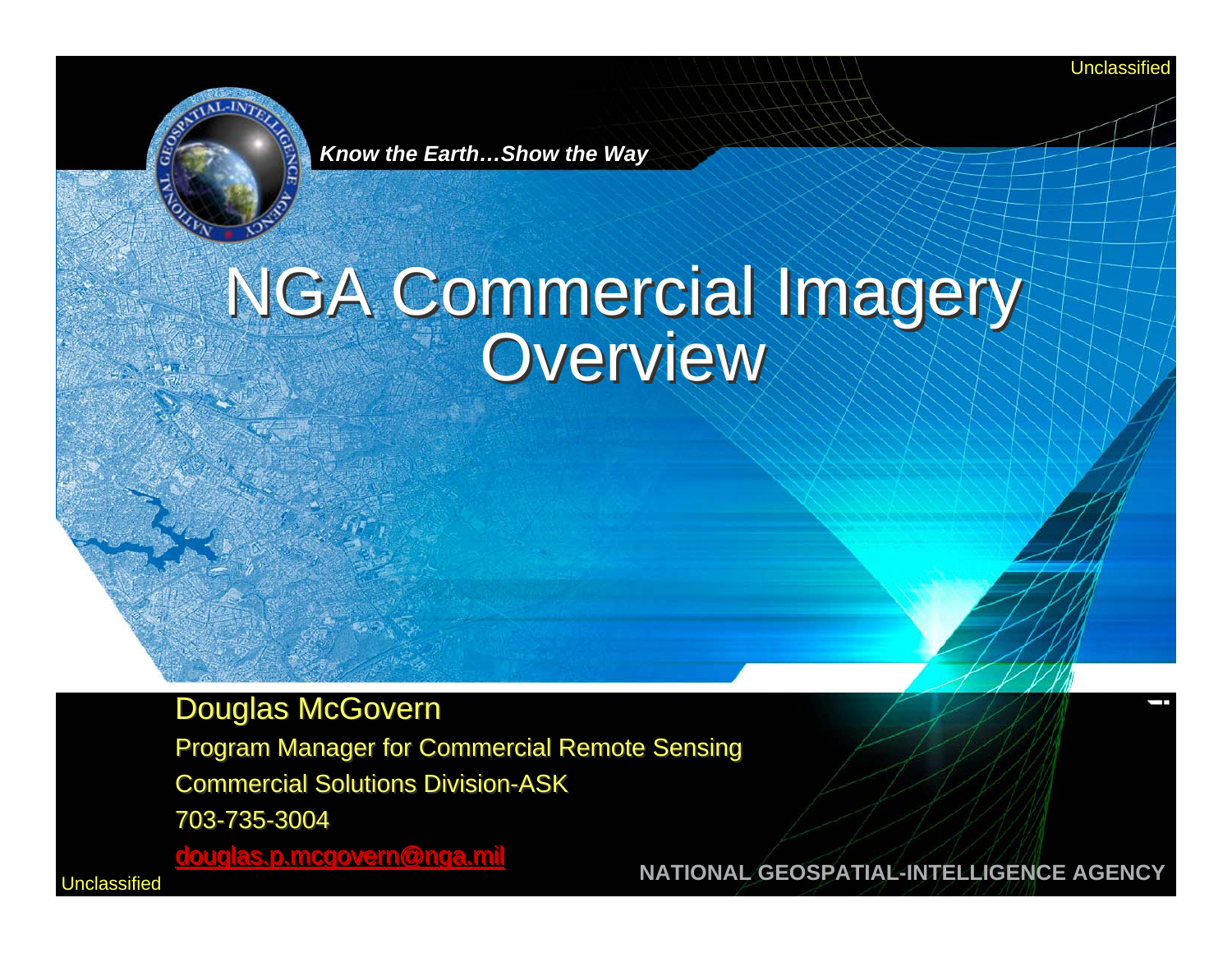### **Purchases: Large investment in Commercial High resolution imagery continues!**

- Just passed the \$400M mark total commercial purchases
- Over \$350M to US Commercial Data Providers

#### **Dissemination: Distribution of Commercial Imagery has skyrocketed in last 9 months!**

- Since 2002, ingested over 352,000,000 sqkm
	- Average ingest currently 180GB/day (350GB peak)
- Shipped 263,000 scenes covering over 1,000,000,000 sqkm
	- Average 7000+ scenes/month out of CSIL
- FY2005; serviced over 7000 unique users; 689,000,000 +sqkm
- 81% improvement in throughput: 20 min to post, 3 hr to process order.
- Archive deliveries continue to grow; cost avoidance of \$311M this yr
- Tsunami: 39,644 scenes, 482M sqkm, 271M sq km in Jan. alone
- Katrina: 12,000 sqkm ingest, 444,000 sqkm sent (as of 9/4/05)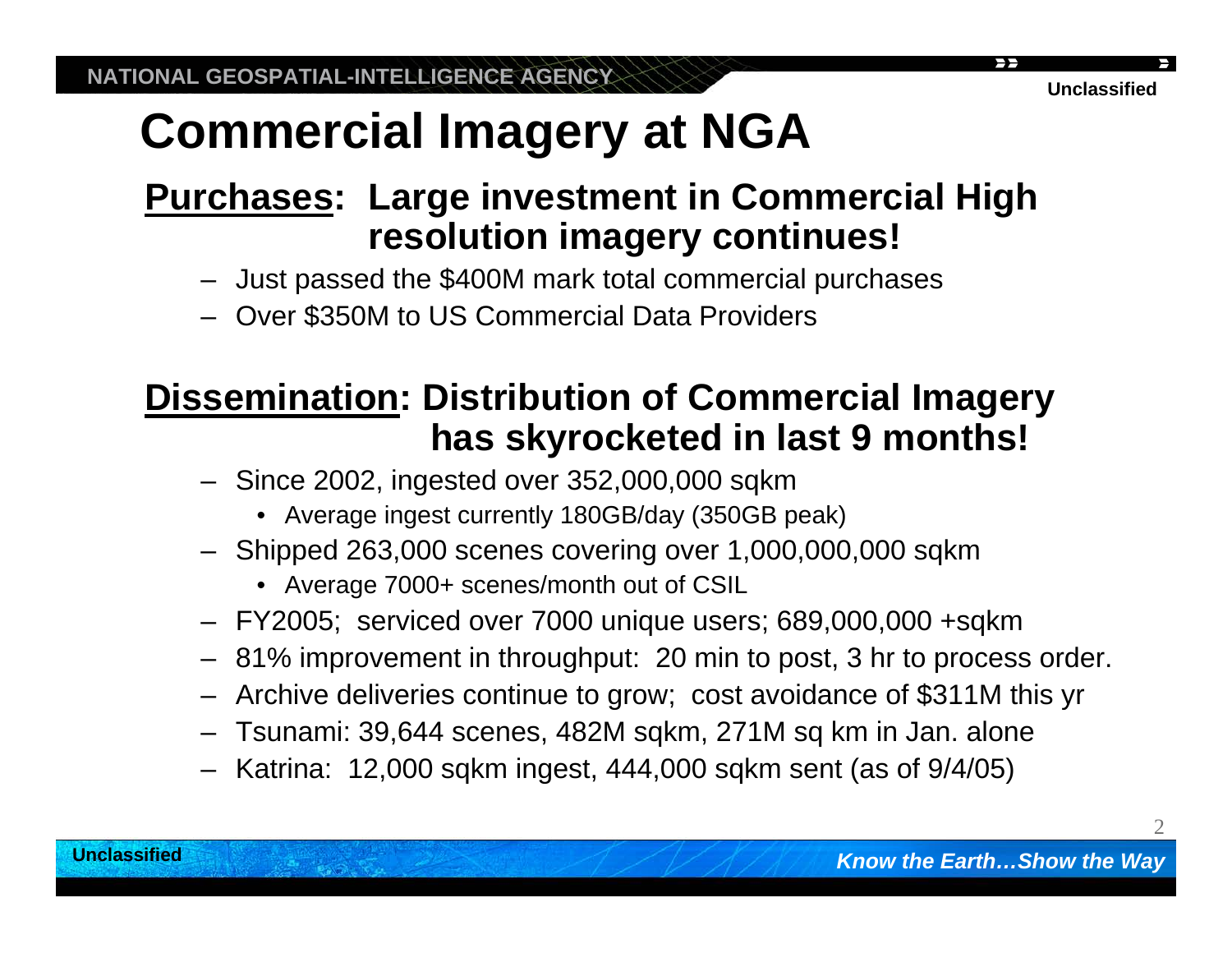#### **Architecture: Architecture investments are starting to expand availability to all customers!**

- UNIL IOC Aug 03- electronic delivery/dissemination in all security domains
- WARP Access at UNCL level- 1525 users, 4+ Terabytes downloaded; users represent over 70 different entities; Commands, services, IC and over a dozen civil agencies
- PMAA Release 6 within the year
- Unclassified GBS interface in work
- GeoScout Block 1 infrastructure and Block 2 engineering

#### **NextView: Significant progress in the Next Generation of High Resolution commercial Systems !**

- DigitalGlobe: Ground system went live this Spring. Telescope completed, sensor I&T at ITT and bus in I&T at BALL
- ORBIMAGE: CDR completed- development & integration continues

3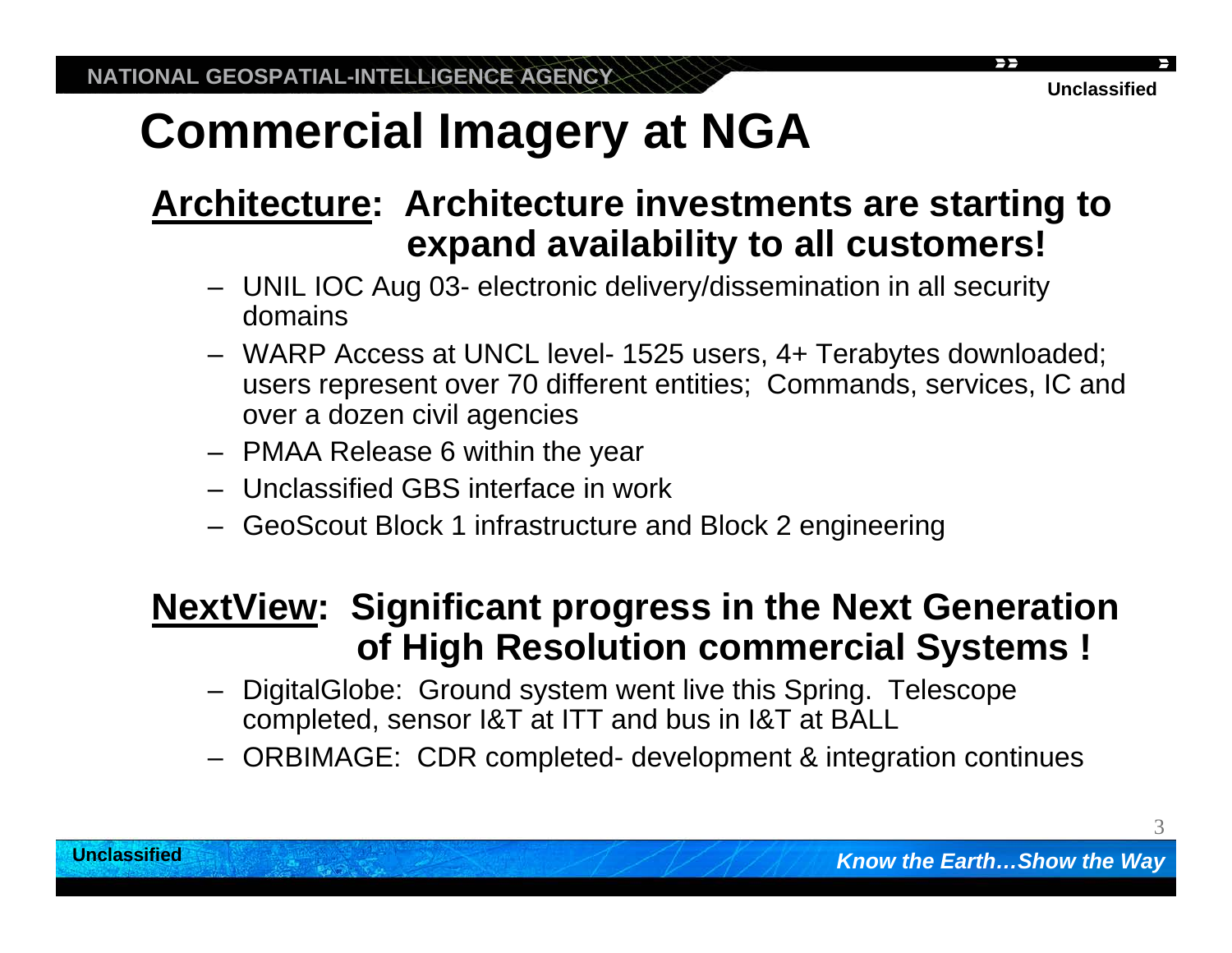#### **User Engagement: Significant effort to assist/engage a growing user base**

- Outreach Program: 21 sites in FY05; 32 scheduled for FY06
- Civil Agencies:
	- Revised Governance Structure to better share info and capitalize on NGA's investment
	- Civil Reqts Database- 20 agencies represented
		- over 1.5B sq km reqts
	- Long Term Requirements team collecting Civil Agency needs
	- Shared execution; planning for next Hurricane Season with Guidebook & Exercise

#### **Internal: Continued emphasis on integrating commercial source to NGA operations**

- Strategic Implementation Plan: 116 specific actions to integrate Commercial imagery in our daily business and mission
- Looking to the future; what's next !

4